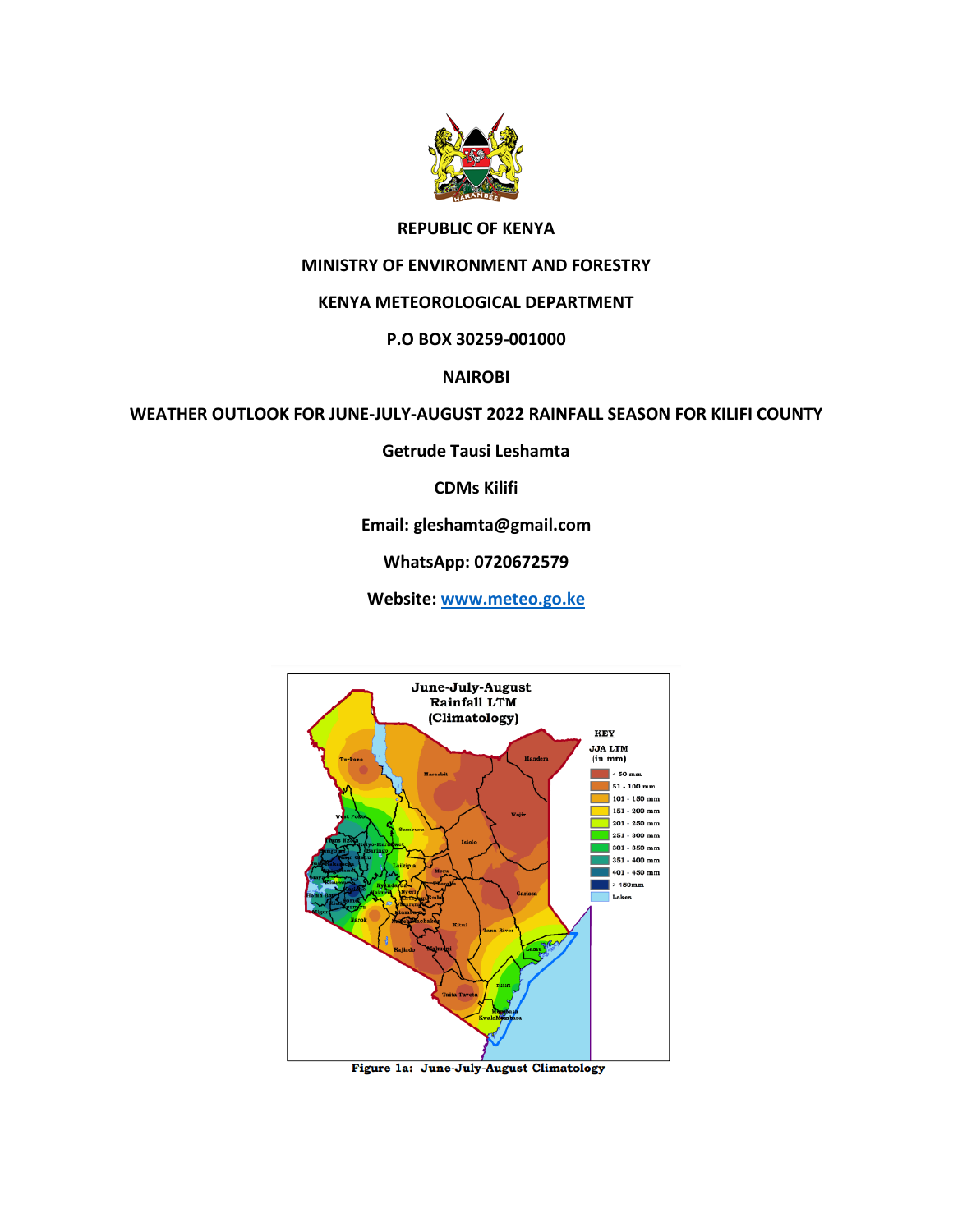The outlook for the June-July-August (JJA) 2022 rainfall season indicates that the County is likely to receive below- the long term average rainfall shown in Fig 1a. The temperatures are likely to be slightly warmer than average for the season and the distribution of rainfall is expected to be poor in both space and time.

# **Performance of the March-April-May 2022 Rainfall Season**

The March to May 2022 seasonal rainfall is expected to continue in the month of June thus coinciding with the JJA Season. The distribution, both in time and space, has been generally poor over most parts of the county. The month of March did not receive any amount of rains due to shifted patterns for the last ten years in the county. In April and May 2022, several parts of the county received below-average rainfall with both dry and wet spells.

An assessment of the rainfall recorded from 1st March to 26th May 2022 indicates that the rainfall performance was below average over most parts of the county. All stations recorded rainfall that was below 75% of their MAM LTMs (depressed rainfall) as depicted in the Fig.1b.



#### $MAM_LTM$   $MAM_2022$

Figure 1b: MAM 2022 Rainfall Totals Compared to MAM Seasonal LTM.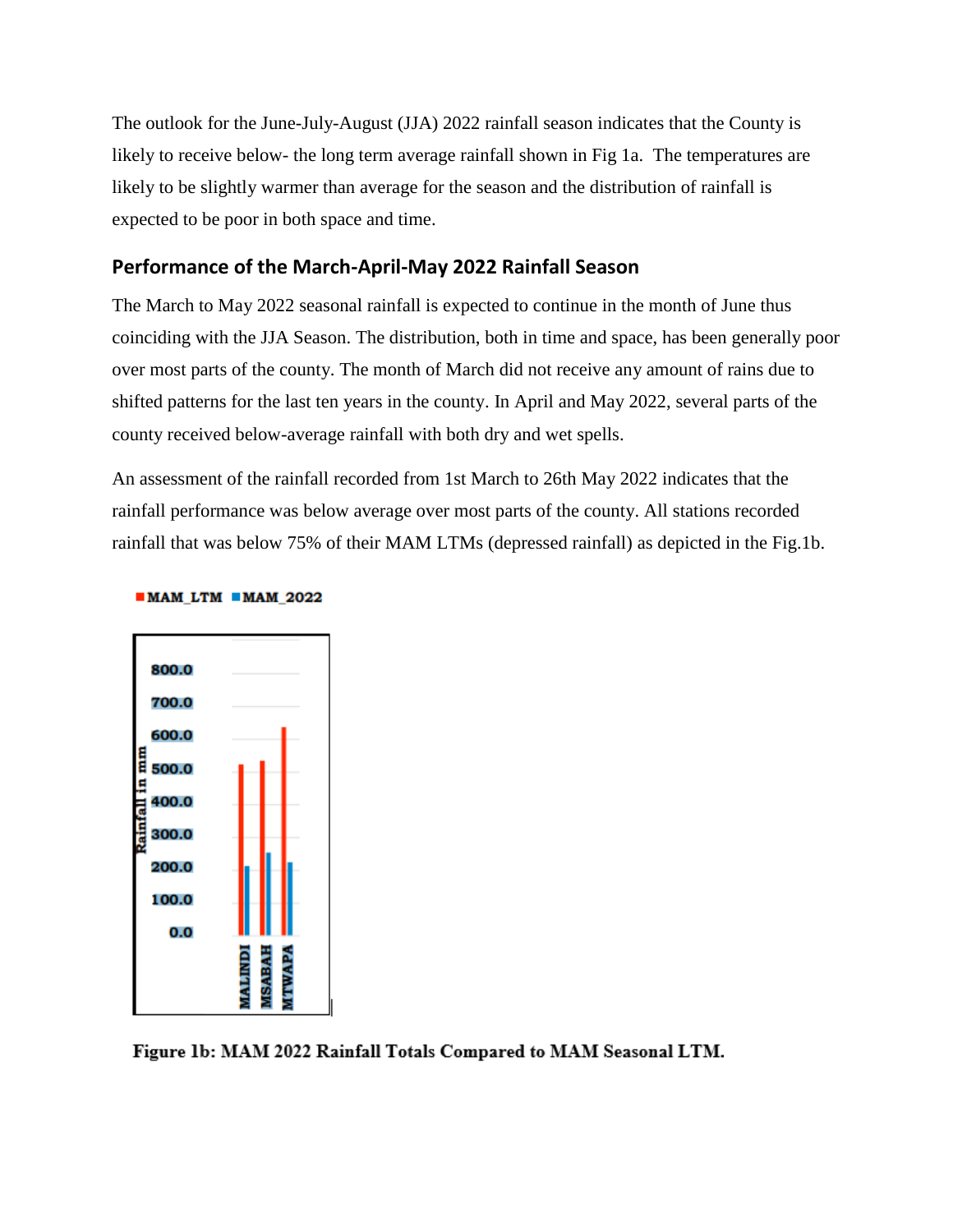The onset of the seasonal rainfall was within the predicted period  $(1<sup>st</sup>$  to  $2<sup>nd</sup>$  week of April) over most sub counties except parts of Malindi subcounty in Jilore ward around Kakoneni central(end of 3rd week of April) and Lango mbaya(totally skipped by rains).

## **Rainfall Forecast for June-July-August 2022**

The forecast for the June-July-August rainfall period indicates that the County is likely to experience below-average rainfall (depressed rainfall). Kilifi County is expected to receive occasional rainfall during the season. The expected total rainfall amounts are likely to be below the average amounts for the season (drier than usual). The distribution both in time and space is expected to be poor and poorer in the hinterlands as compared to the areas along the coastline.

# **The temperature outlook is as follows:**

Kilifi County is likely to experience warmer than average temperatures (Warmer than usual for the season).

# **EXPECTED POTENTIAL IMPACTS**

The following are the likely impacts during the June-July- August season:

## **Agriculture and Food Security Sector**

The current shortage of water, food, pasture and browse for both human and livestock over especially the hinterland areas of Kilifi county( Ganze, Magarini and parts of Kaloleni and Malindi subcounties) is expected to worsen owing to the poor performance of the previous seasons since the year 2020 to the resent March-May,2022 rainfall season and the dry conditions expected over these region during the JJA season. Relevant authorities and humanitarian institutions are therefore advised to intensify the measures already put in place to avert loss of lives, livelihoods, and livestock.

The expected occasional rainfall over the county is likely to maintain sufficient soil moisture to sustain already existing crops that survived the long dry spells to maturity. Areas like Marikani & Chasimba wards among others have the existing crops planted in mid-April in good shape as shown in Fig 2a.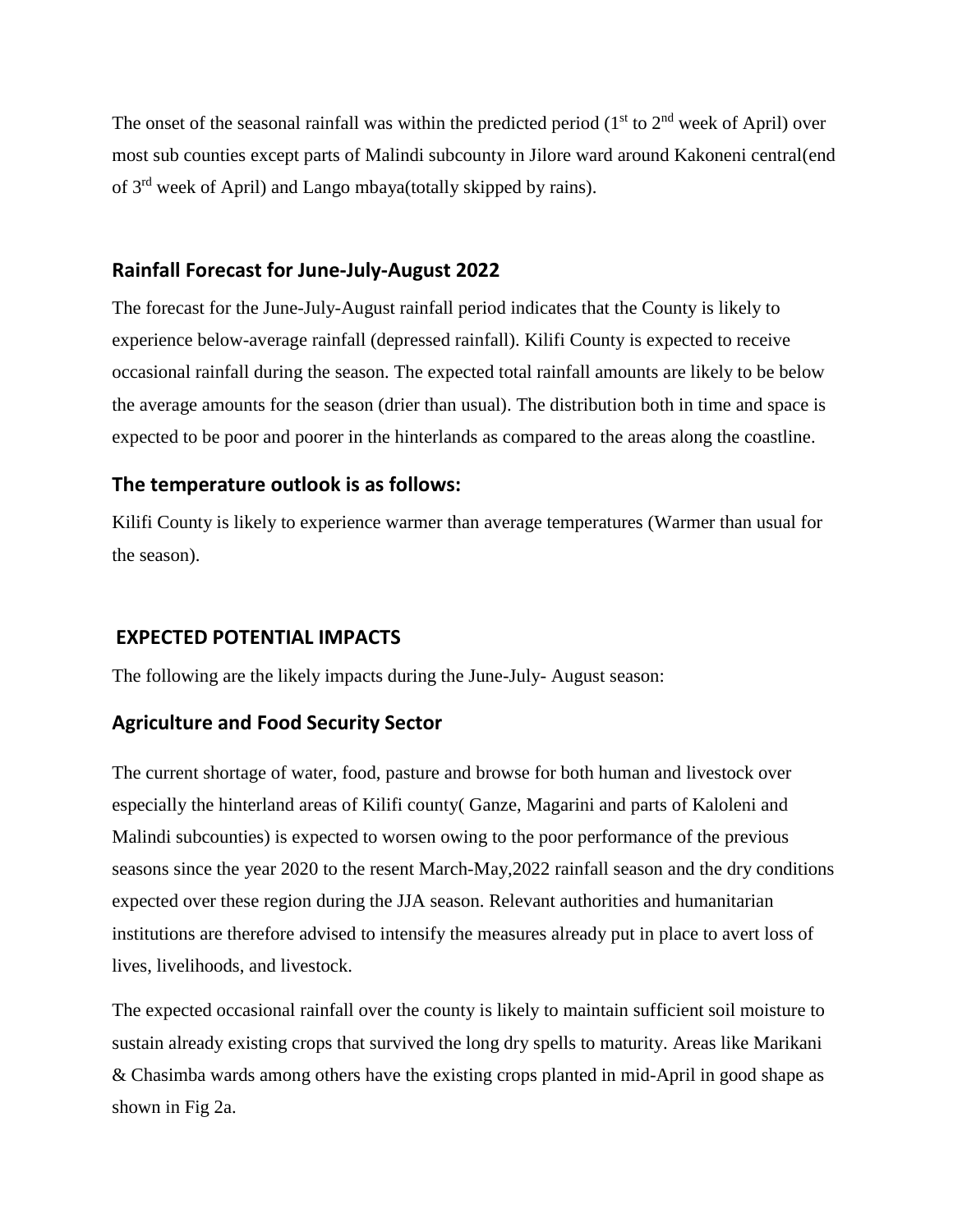

**Figure 2a: Maize & green grams in Mariakani & Chasimba wards- KCEP\_KMD farmers (31&21/5/2022)**

Farmers may not be able to plant the crops usually planted in June such as pulses due to the expected depressed rains in terms of amounts and distribution. However the common practice of planting of cassava in June is highly recommended so as to take advantage of the JJA and OND rains.

The warmer than normal temperatures in the season are expected to exacerbate pest infestation already being experienced in the county due to previous warmer temperatures.

## **Disaster Management Sector**

The current drought being experienced over parts of the eastern sectors of the country where Kilifi County falls is expected to persist. This may in turn lead to conflicts over the limited resources especially water, pasture and browse. The National and County governments, as well as humanitarian organizations, are therefore advised to enhance the measures that are already being implemented to avert the loss of lives, livelihoods and livestock. Local leaders are also advised to promote peace and encourage resource sharing among the communities.

## **Health Sector**

Respiratory track diseases like asthma, pneumonia, flu and the common cold are likely to increase due to the expected chilly conditions as the region experiences cooler and moist air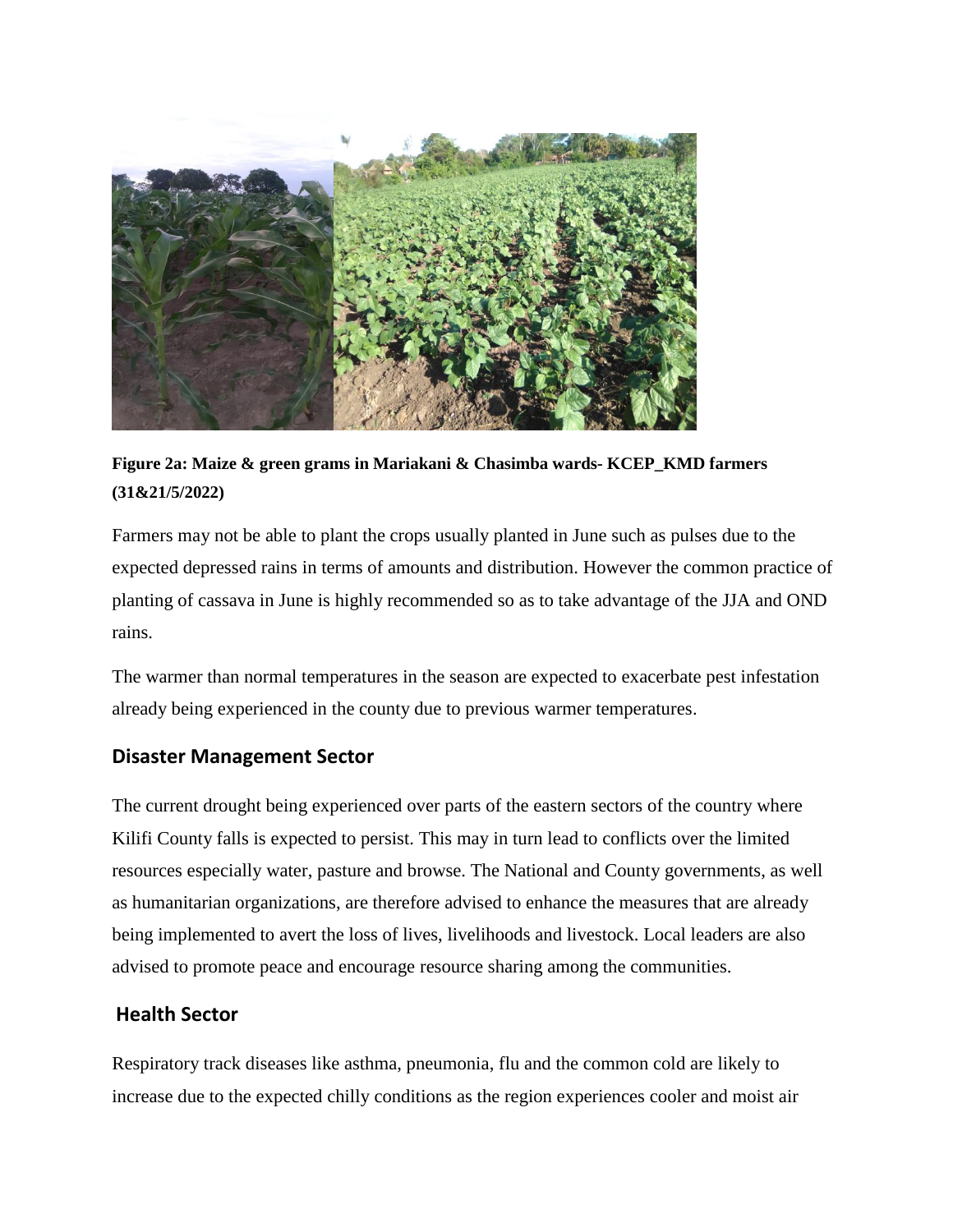incursions from the south during the KUSI season. The general public is advised to follow advice from the Ministry of Health.

Though March –April-May rains begun on time and are expected to be extended to the end of June, the below average amounts and poor distribution are likely to enhance Food shortage which has persisted over the the last two years in the county. The prolonged food shortage may lead to an increase in malnutrition-related diseases. The food security assessment should therefore be carried out to identify the most vulnerable communities and provide them with water, food or food supplements.

## **Transport and Public Safety Sectors**

Rough sea conditions due to high waves and strong winds may pose danger for ocean users and especially the fishing community as they venture using small vessels such as boats commonly used by the artisanal fishers. Care should be taken while venturing in the sea under the guidance issued in the Kilifi weekly forecasts found in KMD website and various stakeholder platforms.

Due to the expected poor rainfall distribution in time and space during the season with both dry and wet spells, repair of loose surface roads and completion of unfinished bridges in the county is highly recommended.

## **Water Resources Management and the Energy Sectors**

Water scarcity is expected to persist over the parts of the county mainly relying on water pans and shallow water wells due to inadequate refill and recharge respectively as below average rains and poor distribution of rains persist for the last two years. Thus, efficient water management and trucking should be carried out to ensure enough water resources are available for the animals, schools and human populations in these areas. Technologies such as green water harvesting and use of drizzle kit technique ought to be embraced since they ensure minimal evaporative and seepage loss.

Consequently, the below average rainfall in the Athi basin feeding Galana-Sabaki river in the county may affect farming activities relying on the river in the long run as the river regime is expected to be lower. Alternative source of water such as sinking of boreholes to farmer practicing irrigation would ensure sustainable agriculture in the county.